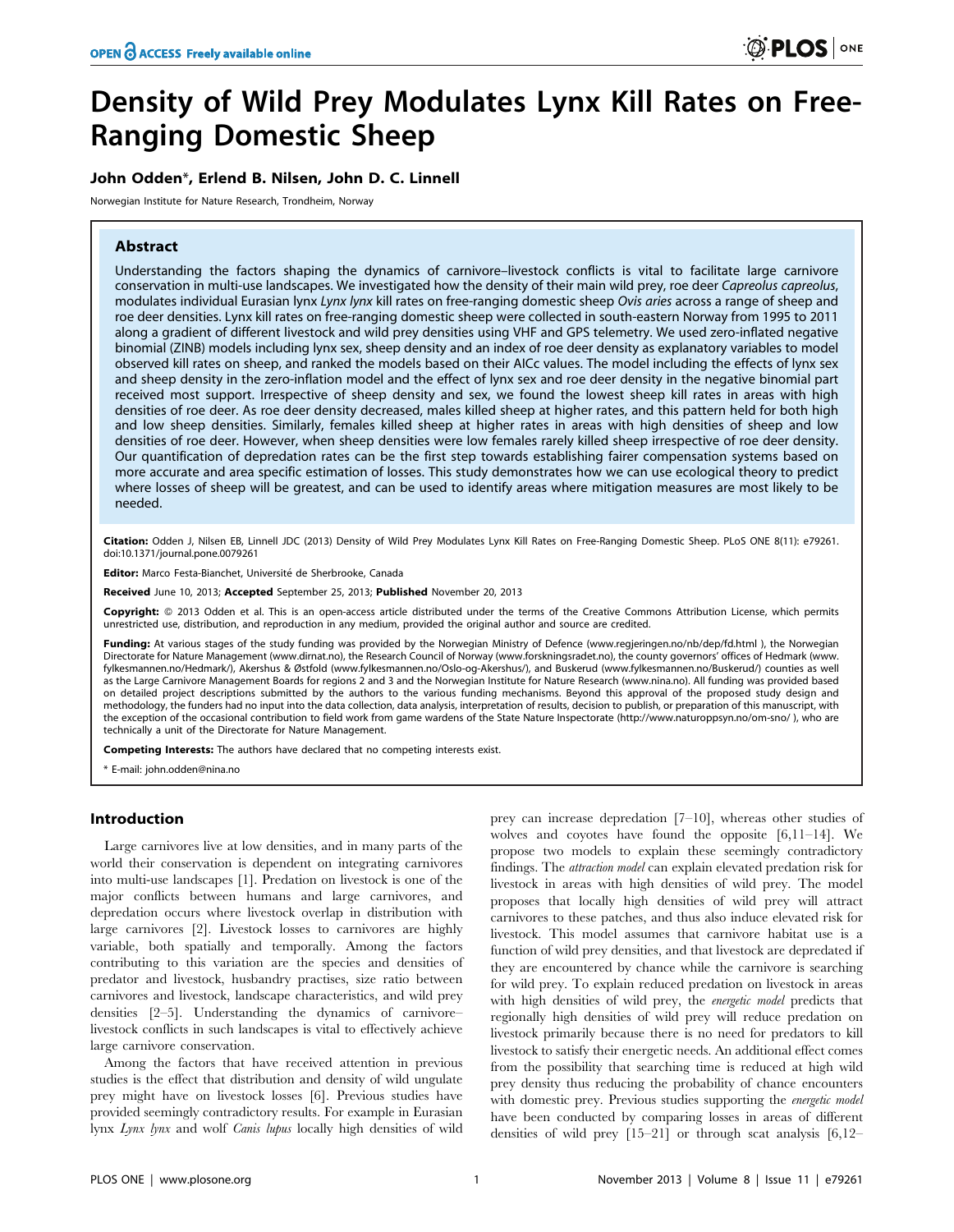14,22,23]. However, such results could also arise from differences in carnivore densities and are not an adequate test of the model.

The difference between the energetic and the attraction models may also simply be a matter of scale. In large areas (home range scales) with low densities of wild prey, carnivores may increase depredation on livestock to compensate for having few prey (thus supporting the *energetic model*), but in areas where wild prey is widely distributed and abundant, carnivores may spend most time in the most prey-rich patches, leading to high encounter rates, and therefore greater incidental depredation on livestock (thus supporting the *attraction model*). We have previously found support for the attraction model on a small scale [10]. To rigorously test the energetic model, we here use data on lynx kill rates on free-ranging domestic sheep from radio-collared lynx in south-eastern Norway, along a gradient of different livestock and wild prey densities.

# Methods

NORWAN

#### Ethic Statement and Sampling

We captured 109 lynx between 1995 and 2011. Adult lynx and juveniles  $(>=5$  months) were captured in walk through box-traps, spring-loaded foot-snares, treed using trained dogs, or immobilized from cars and helicopters in a few cases. In addition, kittens were captured by hand in natal lairs. Lynx were immobilized with medetomidine-ketamine, following pre-established protocols [24– 26]. All capture methods were constantly refined to minimise the risk of injury or death to the animals. In particular, the design and alarms of box traps and snares were modified to allow response time of less than 12 hours (average 5 hours), and 20 minutes, respectively, and a safety net was used when animals were treed with hounds. All capture and handling procedures were approved by the Norwegian Experimental Animal Ethics Committee and followed their ethical requirements for research on wild animals (permit numbers 2012/206992, 2010/161554, 2010/161563, 08/ 127430, 07/81885, 07/7883, 2004/48647, 201/01/641.5/FHB,

Showerdleam



Figure 1. Map of the study area, showing the 4 areas of data collection of lynx (Lynx lynx) predation on sheep from 1995 to 2011. The shaded areas indicate the four study areas, Region 5 (Hedmark County 1995–1999), Region 4 (Oslo, Akershus, Østfold Counties 2001–2006), Region 2 north (Buskerud, Telemark, and Oppland Counties 2006–2011), and Region 2 south (Buskerud, Telemark, and Vestfold Counties 2006–2011). For each of the 4 study areas the estimated roe deer and lamb densities are indicated as number of lambs or roe deer per square kilometre. doi:10.1371/journal.pone.0079261.g001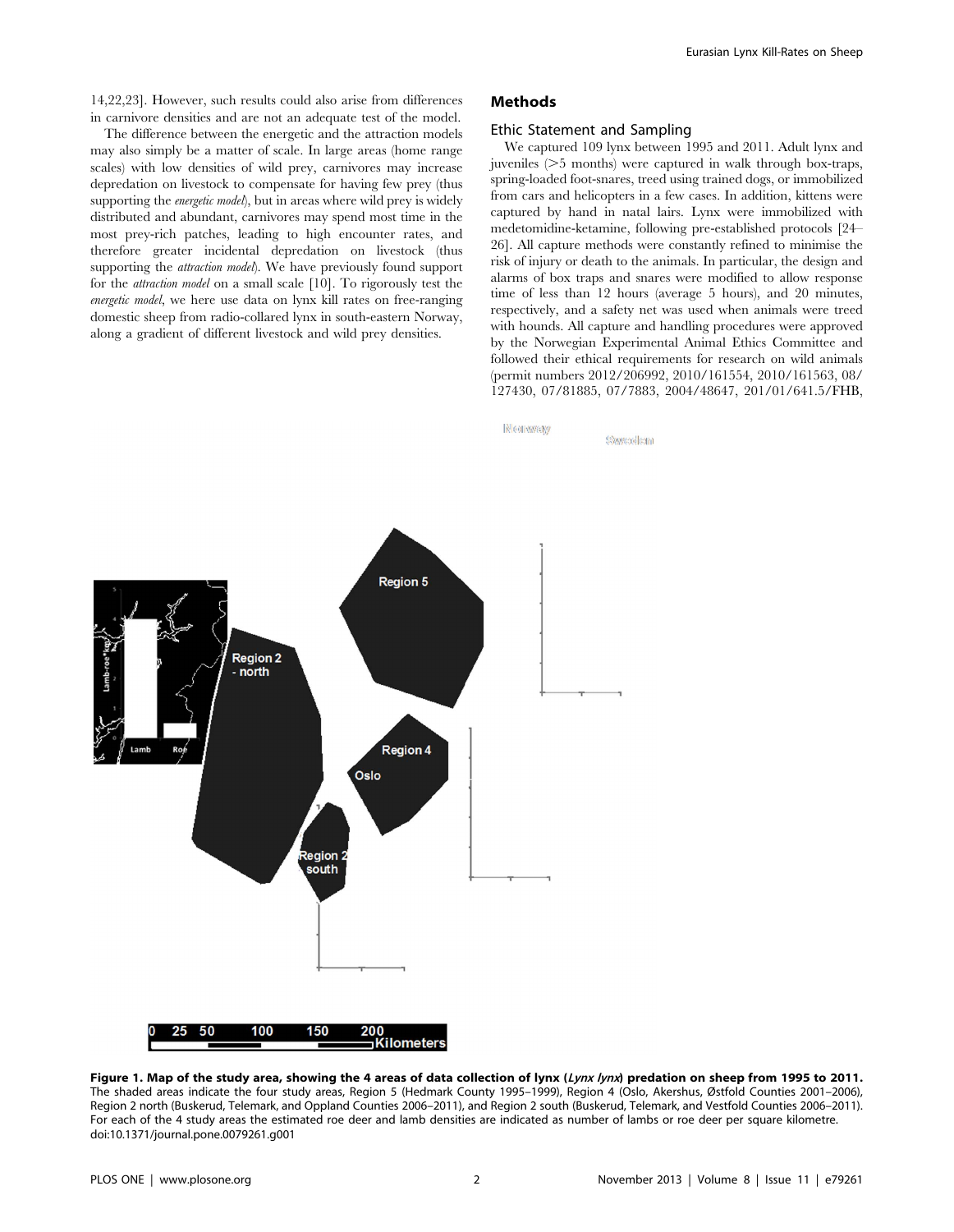127/03/641.5/fhb, 1460/99/641.5/FBe, 1081/97/641.5/FBe, and NINA 1/95). In addition, permits to capture wild animals were provided by the Norwegian Directorate for Nature Management. Of the 109 lynx, 61 were equipped with VHF radio-collars (Telonics MOD-335 transmitter, Telonics Inc., Mesa, AZ, USA), 15 received free-floating intra-peritoneal implant transmitters (Telonics IMP/150/L and IMP/400/L implantable transmitter with mortality sensor), 7 received store-on-board GPS collars, (2 Lotek 3300SL, Lotek Wireless Inc., Ontario, Canada, and 5 Televilt Posrec 300, Followit AB., Lindesberg, Sweden), and 26 received GPS-GSM collars (4 Tellus 1C, Followit AB and 22 Vectronic GPS PLUS, Vectronic Aerospace GmbH, Berlin, Germany).

#### The Socio-economic System

The conflict between carnivores and livestock is relatively high in Norway because of a grazing system based on free-grazing unguarded sheep in carnivore habitat [27,28]. In Norway, there is a legal requirement that all losses to large carnivores should be fully compensated. An ex post facto compensation system [29] is based on an estimation of losses, and on a national level 334,159 sheep and lambs have been compensated as being killed by large carnivores and golden eagles (at a cost of EUR 82 579 801) during the last ten years [30]. Since 1996, an estimated lynx population of between 259 and 486 individuals has been held responsible for killing 6125 to 10 093 sheep annually, corresponding to an annual average of 22 sheep killed per lynx  $(\pm$  SD 2.2) [31]. However, there is a large degree of uncertainty in the magnitude of depredation, because only a small fraction (4–9%) of the compensated sheep is subject to a formal post mortem. The remaining numbers are estimated based on various studies of mortality rates of sheep and lambs [32–35].



Figure 2. Predicted kill rates (i.e. number of sheep killed in 30 days) under different roe deer densities for male (solid black lines) and female (dashed red lines) lynx. Upper lines for each sex are predicted kill rates under high sheep density (95% percentile of observed lamb densities: 6.6 lamb  $km^{-2}$ ) and lower lines are predictions for low sheep density (5% percentile of observed lamb densities: 0.1 lamb  $km^{-2}$ ). Scatter plot inset in right corner represents the raw data. doi:10.1371/journal.pone.0079261.g002

#### Study Areas

Data on lynx kill rates on free-ranging domestic sheep were collected in a 57,000 km2 study area in south-eastern Norway from 1995 to 2011. The area can roughly be divided into four parts (Figure 1) – whose boundaries refer to the present day lynx management regions in Norway [31]. The predation study started in the central parts of Hedmark County in 1995, hereafter called Region 5 [10,35,36]. In 2001 the study moved south to the area in and around Akershus and Østfold Counties (Region 4). The study in Region 4 ended in 2007. From 2006 to 2011 data were collected in two areas further west, in Buskerud, Telemark, Vestfold and Oppland Counties, hereafter called Region 2 north and Region 2 south [37].

The study area encompasses an environmental gradient as you move from south to north in the area (increased ruggedness and differences in elevation, increasing snow fall, decreasing proportion of farmland and decreasing human density). The northeastern portion of the study area (Region 5) is characterized by several river valleys at around 200–300 m, separated by hills reaching to 700–800 m. The forest is mainly composed of Norwegian spruce Picea abies and Scots pine Pinus sylvestris and most of it has been logged and regenerated throughout the last 100 years. The roe deer density in this portion of the study area is generally lower than further south. The south-eastern portion of the study area (Region 4) includes patches of both coniferous and deciduous forest, represented mainly by birch Betula spp. and the landscape is more human-modified, with the forest fragmented by cultivated land. The altitude is not higher than 300 m, and roe deer occur at higher densities than further north. The northwestern portion of the study area (Region 2 north) resembles region 5, but with deeper valleys, steeper terrain and higher mountains between the valleys. As we move to the coastal areas in the southwest (Region 2 south), the landscape is more humanmodified, and the forest is fragmented by cultivated land. The roe deer density is lower in the northwest compared to further south. This density gradient reflects variation in habitat, snowfall and environmental productivity. Although a few red deer Cervus elaphus L. exist in small pockets in Region 5, red deer density is far higher in the two parts of Region 2, which reflects an on-going recolonisation process. Wild mountain reindeer Rangifer tarandus were seasonally available at higher altitudes (mainly above treeline) in the two northern parts (Region 2 north and Region 5) of the study area, and moose Alces alces occur in high numbers in all areas. Throughout the study area, a wide range of small prey species were available as prey. The most important are mountain hares Lepus timidus, red fox Vulpes vulpes and forest birds such as black grouse Tetrao tetrix and capercaillie Tetrao urogallus. We had no available data on small game density in the different areas.

All parts of the study area have free ranging sheep grazing in forest and alpine-tundra habitats from June until September, mainly without effective protection or constraints on their movements. However, the density and distribution of sheep vary considerably inside the area. Lynx depredation focuses almost exclusively on lambs so we expressed all densities as lamb density only. In this study 94% (156) of the sheep found killed by collared lynx where lambs, and found no difference in the proportion of lamb between the four areas ( $\chi$ 2 = 1.8, d.f. = 3, P>0.05). Region 2 north has the widest distribution of grazing areas and the highest densities of sheep, with lamb densities inside each lynx summer home ranging from  $0.4$  to  $6.5$  lamb  $km^{-2}$ . In Region 5 lamb densities range from 0.1 to 10 lamb  $km^{-2}$ . As we move south (Region 2 south and Region 4), the density of sheep can still be high locally, but sheep grazing areas are smaller and more patchily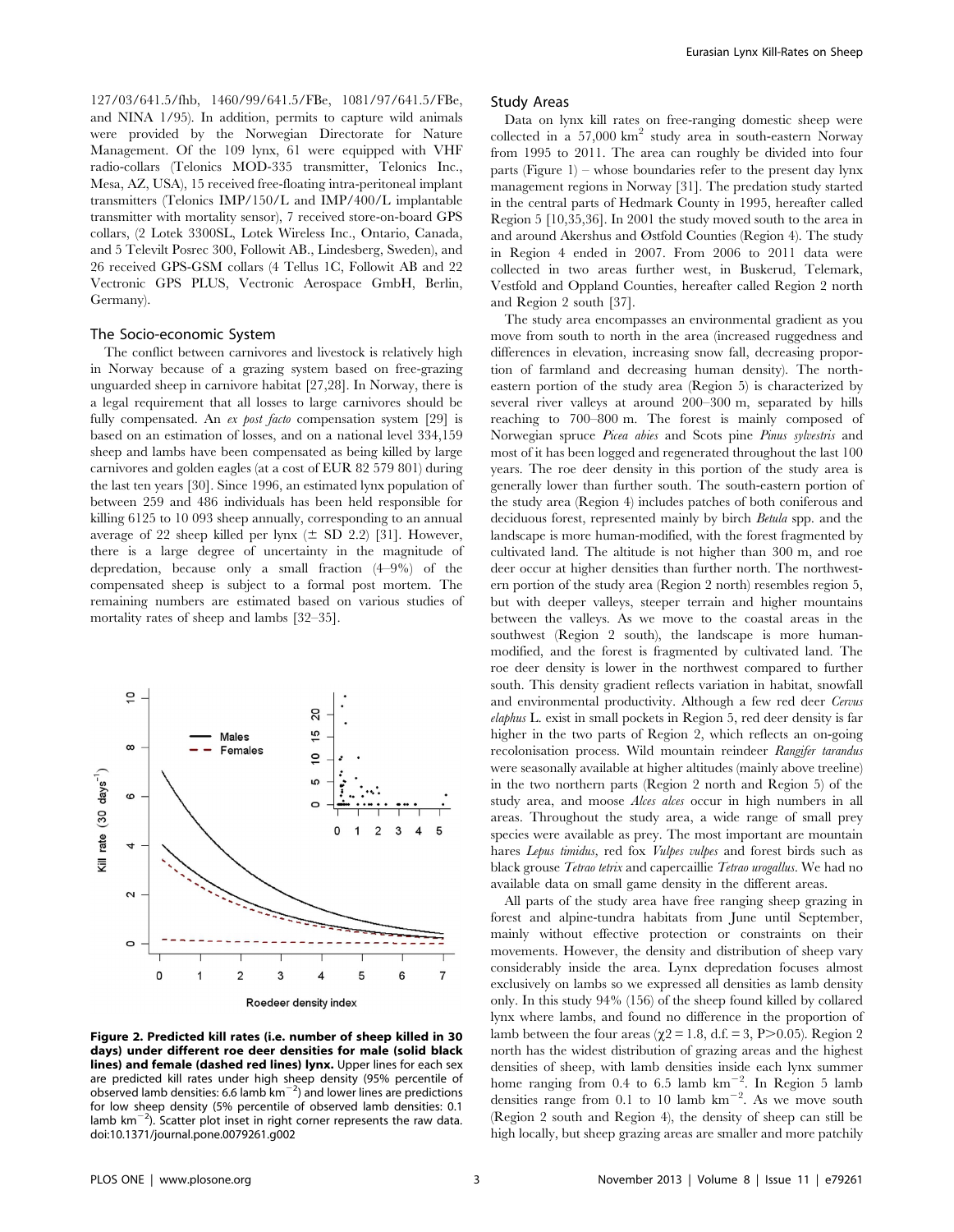Table 1. Prey found at clusters from Eurasian lynx (Lynx lynx) in south-eastern Norway during summer, 1995–2011, grouped by study area (see text for explanation).

|                                  | <b>Region 5</b>                 | <b>Region 4</b>                          | Region 2 - north                 | Region 2 - south<br>$(2008 - 2011)$<br>High roe / low<br>lamb densities |  |
|----------------------------------|---------------------------------|------------------------------------------|----------------------------------|-------------------------------------------------------------------------|--|
|                                  | $(1995 - 1999)$                 | $(2001 - 2006)$                          | $(2007 - 2011)$                  |                                                                         |  |
|                                  | Low roe / low<br>lamb densities | High roe / low<br>lamb densities<br>n(%) | Low roe / high<br>lamb densities |                                                                         |  |
| <b>Prey species</b>              | n(%)                            |                                          | n(%)                             | n(%)                                                                    |  |
| Domestic sheep (Ovis aries)      | 32 (32)                         | 10(25)                                   | 117 (62)                         | 16(23)                                                                  |  |
| Domestic goat (Capra hircus)     | 3(3)                            |                                          |                                  |                                                                         |  |
| Roe deer (Capreolus capreolus)   | 22(22)                          | 24 (60)                                  | 19 (10)                          | 36 (52)                                                                 |  |
| Red deer (Cervus elaphus)        |                                 |                                          | 1(0.5)                           | 5(7)                                                                    |  |
| Reindeer (Rangifer tarandus)     | 4(4)                            |                                          | 1(0.5)                           |                                                                         |  |
| Moose (Alces alces) <sup>a</sup> |                                 | 1(3)                                     | 1(0.5)                           |                                                                         |  |
| Mountain Hare (Lepus timidus)    | 16(16)                          | 1(3)                                     | 28 (15)                          | 5(7)                                                                    |  |
| Capercaillie (Tetrao urogallus)  | 12(12)                          |                                          | 9(5)                             | 4(6)                                                                    |  |
| Black grouse (Tetrao tetrix)     | 4(4)                            | 1(3)                                     | 5(3)                             | 1(2)                                                                    |  |
| Red fox (Vulpes vulpes)          |                                 | 1(3)                                     | 1(0.5)                           |                                                                         |  |
| Other mammals <sup>b</sup>       | 5(5)                            |                                          |                                  | 1(2)                                                                    |  |
| Other birds <sup>c</sup>         | 3(3)                            |                                          | 6(3)                             | 1(2)                                                                    |  |
| Scavenging events <sup>d</sup>   |                                 | 2(5)                                     | 1(0.5)                           |                                                                         |  |
| Total prey                       | 101                             | 40                                       | 189                              | 69                                                                      |  |
| Lynx individuals                 | 18                              | $\overline{7}$                           | 14                               | 9                                                                       |  |
| Monitoring days                  | 483                             | 446                                      | 854                              | 378                                                                     |  |

Percentages are based on frequency of occurrence.

<sup>a</sup>Calves.

b<sub>Lemming (Lemmus lemmus), Brown rat (Rattus norvegicus), 3 red squirrels (Sciurus vulgaris), and 1 Eurasian beaver (Castor fiber).<br>S3 Wood Bigeon (Columba nalumbus), 1 Maadow Bipit (Anthus pratensis), 6 unknown birds</sub>

<sup>c</sup>3 Wood Pigeon (Columba palumbus), 1 Meadow Pipit (Anthus pratensis), 6 unknown birds.

<sup>d</sup>2 moose carcasses, 1 roe deer carcass.

doi:10.1371/journal.pone.0079261.t001

distributed. Lamb densities in these areas range from 0.2 to 6 sheep per  $km^{-2}$ .

# Lynx Kill Rates

Lynx kill rates on sheep were sampled during the grazing season (June – September) following different sampling protocols as the telemetry technology developed over the years from 1995 to 2011. Forty-eight individuals (24 males, 24 females) had access to freeranging sheep inside their summer home ranges, and were included in this analysis. From 1995 to 2003 data on sheep predation were sampled using intensive VHF tracking. Lynx were located every 15 minutes during the night (8 to 12 hours), or during the entire 24 hour period using VHF tracking, and we searched all locations where the collared lynx stopped for at least

Table 2. Average number of sheep killed per 30 days, estimated lamb and roe deer densities, in four study areas in southern Norway during summer, 1995–2011.

| l Area           | Sex | Lynx*season | Proportion (%) of lynx<br>involved<br>in depredation (n) | Average days   | Average lamb<br>per km <sup>2</sup> | Average roe per<br>km <sup>2</sup> | Sheep killed<br>per 30 days |
|------------------|-----|-------------|----------------------------------------------------------|----------------|-------------------------------------|------------------------------------|-----------------------------|
| Region 5         | M   | 9           | 83% (6)                                                  | 17 $(\pm 7)$   | 1.3 $(\pm 2.6)$                     | 0.2 $(\pm 0.2)$                    | 7.9 ( $\pm$ 8.6)            |
|                  | F.  | 14          | 8% (12)                                                  | 24 $(\pm 14)$  | $1.0$ ( $\pm$ 1.1)                  | 1.1 $(\pm 1.3)$                    | $0.2~(\pm 0.7)$             |
| Region 4         | M   | 5           | $25\%$ (4)                                               | 76 $(\pm 46)$  | 1.8 $(\pm 2.5)$                     | 3.5 $(\pm 1.8)$                    | 0.4 $(\pm 1.8)$             |
|                  | F.  | 3           | 33% (3)                                                  | 23 $(\pm 12)$  | 1.9 $(\pm 2.4)$                     | 2.2 $(\pm 1.1)$                    | $0.8~(\pm 1.4)$             |
| Region 2 - north | M   | 8           | 100% (8)                                                 | 63 $(\pm 34)$  | 3.2 $(\pm 1.8)$                     | 0.6 ( $\pm$ 0.4)                   | 5.9 $(\pm 3.1)$             |
|                  | F.  | 7           | 83% (6)                                                  | 50 ( $\pm$ 34) | 5.2 $(\pm 3.0)$                     | 0.4 $(\pm 0.3)$                    | 2.4 $(\pm 1.8)$             |
| Region 2 - south | M   | 6           | 67% (6)                                                  | 34 $(\pm 12)$  | 1.1 $(\pm 0.7)$                     | 3.2 $(\pm 1.4)$                    | 1.9 $(\pm 1.6)$             |
|                  | F.  | 3           | 33% (3)                                                  | 59 $(\pm 19)$  | 1.5 ( $\pm$ 0.9)                    | 2.7 $(\pm 2.1)$                    | $0.9$ ( $\pm$ 1.6)          |

Standard deviations in brackets.

doi:10.1371/journal.pone.0079261.t002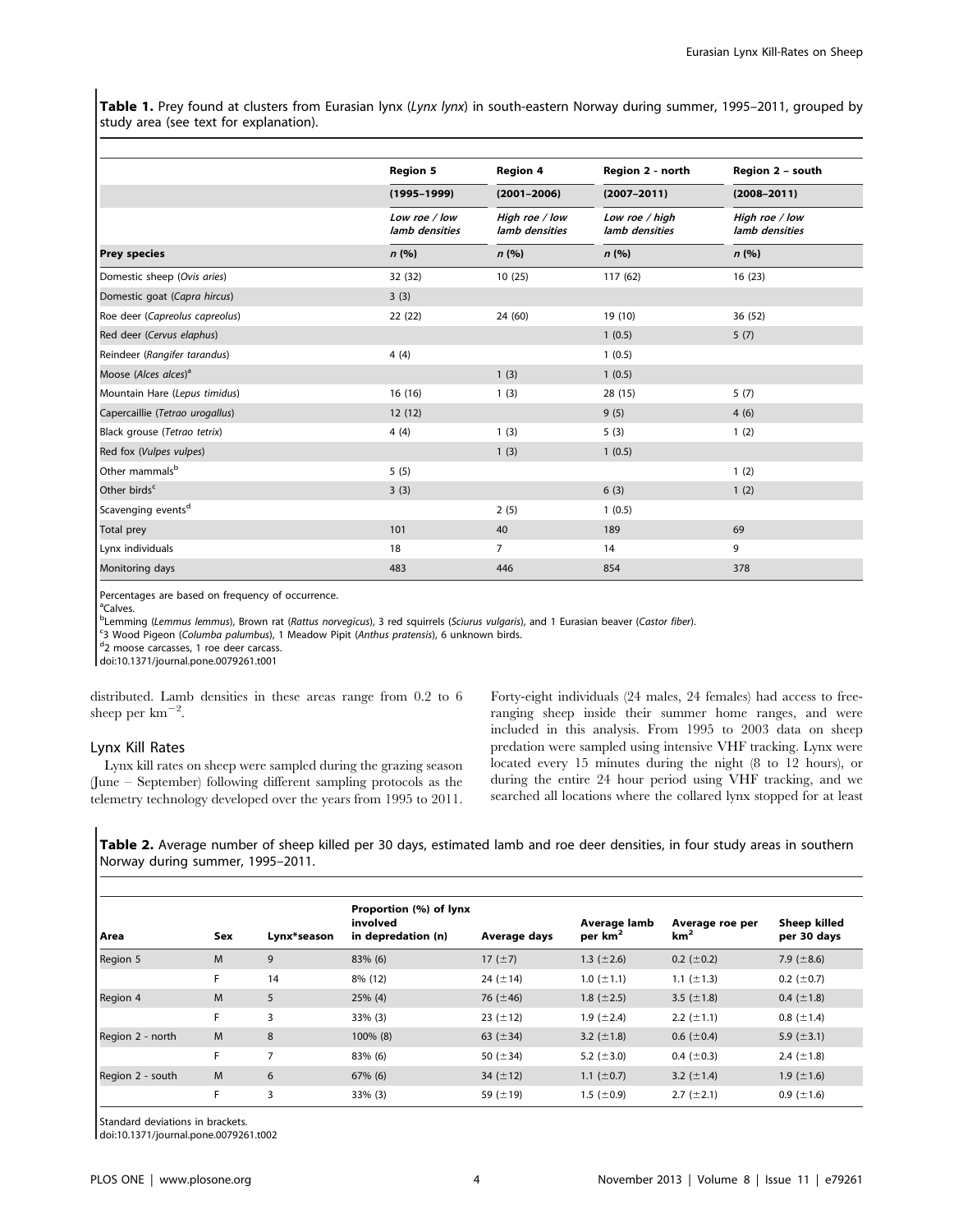Table 3. AICc values for all evaluated models, together with **AAIC** values.

|          | <b>Model Specification</b> | Df | <b>AICc</b> | dAICc  | wi      |
|----------|----------------------------|----|-------------|--------|---------|
| Step I   | Roe+Sex Roe+Sex            | 7  | 214,0006    | 22.936 | < 0.001 |
|          | Roe+Sex sex                | 6  | 216.4416    | 25.377 | < 0.001 |
|          | Roe+Sex Roe                | 6  | 216,2099    | 25.145 | < 0.001 |
|          | Roe+Sex <sup>1</sup>       | 5  | 217.1654    | 26.101 | < 0.001 |
| Step II  | Roe+Sex Lam+Sex            | 7  | 191.0649    | 0.000  | 0.746   |
|          | Roe+Sex Lam                | 6  | 202.6714    | 11.607 | 0.002   |
| Step III | Sex Lam+Sex                | 6  | 196.1979    | 5.133  | 0.057   |
|          | Roe Lam+Sex                | 6  | 194.0824    | 3.018  | 0.165   |
|          | Lam+Sex Lam+Sex            | 7  | 198.7967    | 7.732  | 0.016   |
|          | Lam Lam+Sex                | 6  | 201.2709    | 10.206 | 0.005   |
|          | 1 Lam+Sex                  | 5  | 199.7381    | 8.673  | 0.010   |

The models are presented in the format of the R-language, so that  $x_1+x_2|x_3+x_4|$  is read so that the first part represents the negative binomial part of the model  $(x_1+x_2;''$  count process") whereas the latter part is the referring to the zero-

inflated part of the model  $(x_3+x_4)$ ; excess zeros). [lam = lamb density, sex = lynx sex, roe = roe deer density index].

doi:10.1371/journal.pone.0079261.t003

one hour during its travels at night in order to locate potential kills [35,38]. From 2004 to 2008, data on sheep predation were sampled using GPS store-on board collars programmed to take 2 to 8 positions per day. Potential predation sites (''clusters'') were identified from GPS-locations after the collar had dropped off the animal using GIS-software (ArcView 3.3, ESRI) and a web-based map-system for displaying telemetry data (http://www. dyreposisjoner.no). The number of locations required to define a cluster, later visited in the field, was at least 2 locations within 100 m. From 2008 to 2011, data on sheep predation were sampled using GPS-GSM collars programmed to take between 12 and 19 GPS-locations a day for 15 to 80 days per summer. The GPS-GSM technology allowed us to visit every cluster (at least 2 locations within 100 m) in the field directly after the lynx had left the area. In addition, all single locations around clusters were visited when logistically possible. For all 3 methods, dogs were often used to search for kills. Because of the store onboard collars (2004–2008), the time elapsed between the lynx had left a kill site and the field visits ranged from 1 to 369 days. However,  $>80\%$  of the clusters were visited within 20 days after the lynx left the kill site. Lynx rarely scavenge [38–40], and 89 out of 185 sheep carcasses found at clusters were defined as probably lynx-killed when we found prey remains (e.g. hair, rumen, bones) that matched the date of the cluster and where there were no other signs of cause of death. The remaining 96 sheep carcasses had clean bite marks to the throat of a sheep when found, and were defined as confirmed lynx-kills.

Data on lynx kill rates were pooled per lynx per season, and expressed as number of sheep killed in 30 days. Number of days monitored per lynx per season varied from 10 to 122 (mean 39 days  $SD \pm 31$ ). To scale the kill rate to 30 days we used two procedures. To display raw data (e.g. in Figure 2) we divided number of kills detected by number of days with intensive monitoring, and multiplied by 30. In the zero-inflated models (see Statistical analyses under), we used the observed number of kills as the response variable, and the duration of the intensive monitoring as an offset variable (i.e. a factor for which there is an expected Table 4. Parameter estimates for the best model in the set of candidate models (presented in Table 3).

| Model term                               | Parameter Se |       | z-score  | P-value   |
|------------------------------------------|--------------|-------|----------|-----------|
| <b>Negative</b><br><b>Binomial model</b> |              |       |          |           |
| Intercept                                | $-1.462$     | 0.180 | $-8.119$ | $<$ 0.001 |
| Sex [Females]                            | $-0.705$     | 0.282 | $-2.502$ | 0.012     |
| Roe                                      | $-0.356$     | 0.130 | $-2.746$ | 0.006     |
| Zero-inflation<br>model                  |              |       |          |           |
| intercept                                | 0.673        | 0.909 | 0.740    | 0.459     |
| Sex [Females]                            | 5.473        | 3.519 | 1.555    | 0.120     |
| Lam                                      | $-2.962$     | 2.076 | $-1.427$ | 0.154     |

Parameters are presented on the link-scale (log-link in the negative binomial model; logit-link in the zero-inflation model). \*log(theta) parameter of the negative binomial model estimated at 1.498

 $(se = 0.490)$ .

doi:10.1371/journal.pone.0079261.t004

slope equal to 1). The lines in Figure 2 are scaled so as to predict 30-day kill rats.

#### Roe Deer Density Index

We used 3 year average hunting bag statistics at the municipality level, available from Statistics Norway (www.ssb. no), as an index of local roe deer density. We assume that the spatial variation in our roe deer density index broadly reflects the variations in roe deer density. This assumption has previously been supported by [41] and used in several previous analyses [42,43]. For ease of interpretation, we rescaled our roe deer density index from number of roe deer shot per forested area to number of roe deer per forested area based on the assumption that the harvesting rate was constant across years and regions  $(\sim15\%;$  based on mortality data from 299 radio-collared roe deer in the study area [44]). For the analysis, the roe deer density index was calculated as the average density across the municipalities in which the individual lynx travelled during summer. Although this density index is crude, we believe that it is functional across such a massive variation in roe deer density  $(>= 2$  orders of magnitude) and across such a large study area.

#### Sheep Density

Spatial data on sheep grazing areas and on the associated areaspecific numbers of sheep released in spring were obtained from the Norwegian Forest and Landscape Institute (http://www. skogoglandskap.no/) for 1995–2010. Because lynx depredation on sheep mainly affects lambs (94% of sheep killed in this study were lambs), we only included data on number of lambs available inside each lynx summer home range in our analyses. We used GISsoftware (ArcView 3.3, ESRI) to calculate the number of lambs available inside each lynx's summer home range (June–September). When lynx only utilized parts of a grazing area we assumed that sheep were evenly distributed inside the grazing area, and calculated the number of lambs available to an individual lynx from the proportion of the grazing area that was overlapped by the lynx's home range.

# Statistical Analyses

Our kill rate data contained many more zeros than expected from a Poisson distribution, thus zero-inflated negative binomial models (ZINB) [45] were used to model the effects of lynx sex, roe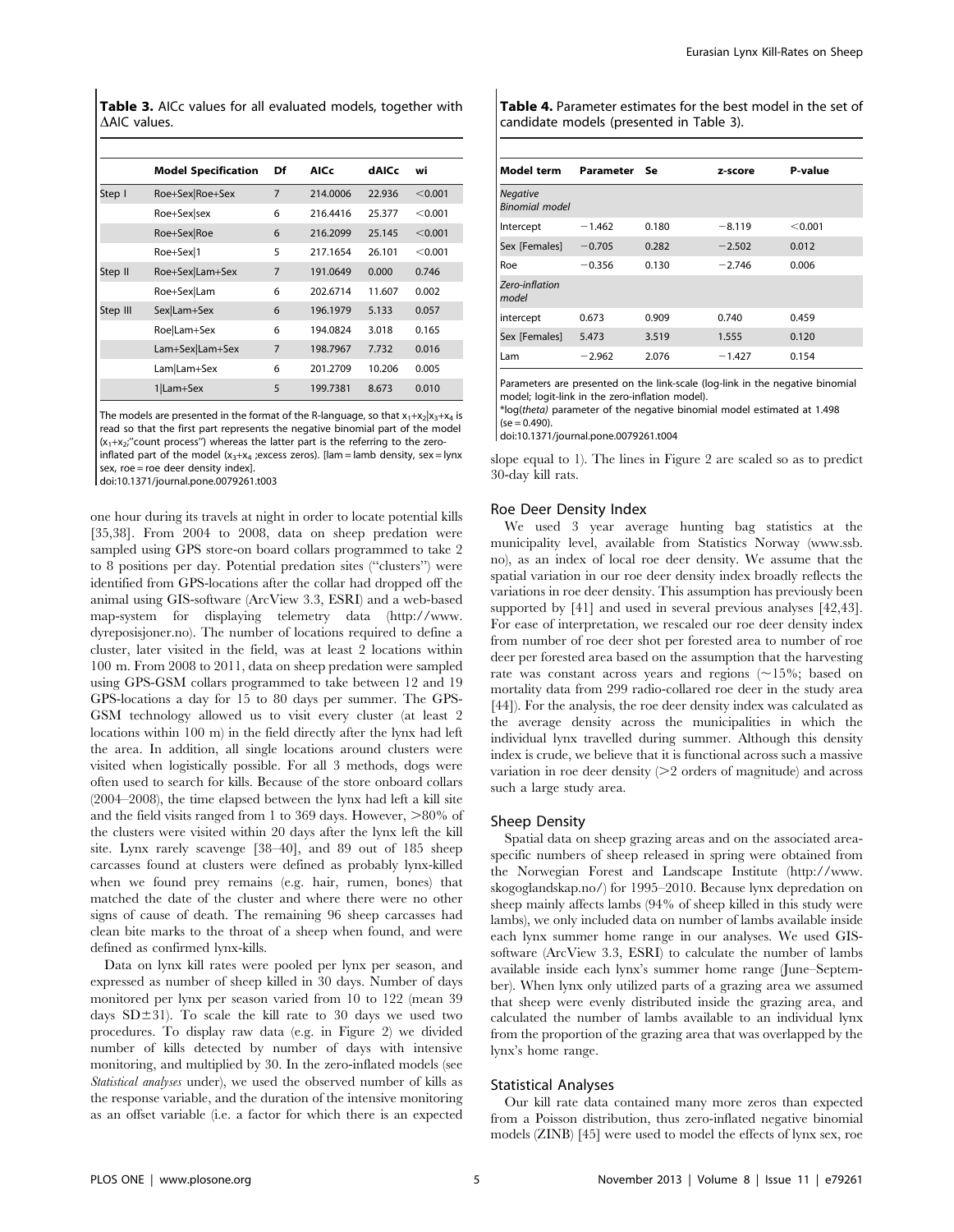deer density and sheep density on observed kill rates on sheep. A ZINB model is a mixture model consisting of two parts; a binomial model (zero-inflation model), with or without covariates used to model the excess zeros, and a count process model including expected zeros modelled with a negative binomial error distribution. Both parts of the process can be modelled as a function of independent variables. ZINB models were appropriate because 1) the existence of excess zeros made a zero-inflated model necessary and 2) excessive variation also after accounting for the zeroinflation made a negative binomial distribution in the count part of the model more appropriate than a Poisson distribution. Although we had observations for 2 seasons for 7 lynx individuals, we did not deal with pseudoreplication [46] by treating individual as a random factor. Primarily this was because there is currently no generally accepted statistical method to deal with autocorrelated error structures in ZINB models [45] and secondly, other sources of spatial and temporal correlation that we could not account for would make the inclusion of individual identity as a random term arbitrary.

We included three independent variables (lynx sex, roe deer density and sheep density). To avoid overfitting (i.e. fitting models with too many parameters with respect to the data), we made two main restrictions: 1) We never fitted models with both roe deer density and sheep density in the same part of the model, and 2) we considered only main effects (although a ''biological'' interaction might become evident depending on the structure of the two parts of the ZINB model). Even with these restrictions, a total of 36 different models exist, and the most complex models have 7 parameters to be estimated. To ease model selection, we divided the selection process into discrete steps gradually improving the model fit to the data. In the first step, we compared models with lynx sex and roe deer density in both parts of the model and conducted model simplification in the zero-inflation part of the model only. In the second step, we substituted roe deer density with sheep density in zero-inflation model and continued to the procedure of selecting the best predictor variables for the zeroinflation part of the model. Then, in step three we used the ''best model'' (sensu [47]) from this set of models, but this time we were interested in finding the best predictor variables in the negative binomial part of the model. The performance of the models was investigated based on their AICc values [47], where the model with the lowest AICc value indicates the best model among the examined models, given the data. For each model we also computed Akaike weights (wi) [47]. The Akaike weight is a measure of the relative support for each of the models in the subset, given the data and the model subset, and the sum of wi is equal to 1. All models were run in R 2.12.1 [48] with the add on library pscl [49] using the command zeroinfl. Likelihood ratio tests for comparing models were performed with the command lrtest in the add on library lmtest [50]. As the number of tracking days varied between the different study periods, we included log(number of tracking days) as an offset variable (i.e. a variable with a slope equal to one).

# Results

We found 399 prey remains from 48 different lynx monitored during 2161 nights (Table 1). Free-ranging sheep were the most frequently killed prey in the two areas with low roe deer densities (Region 5 and Region 2-north), while roe deer was the most commonly killed prey species in the two areas with high roe deer density (Region 4 and Region 2-south). Twenty-six of the 48 monitored lynx (18 [75%] of the males and 8 [33%] of the females) killed sheep while being monitored. Fifteen (10%) of the 154 killing events on domestic sheep involved multiple killing from 2 to 5 sheep, and all multiple killing were made by males. The highest kill rates on sheep were found in the two areas with the lowest roe deer density and the highest sheep density (Table 2), where male lynx on average killed 8 and 6 sheep per 30 days, respectively.

The ZINB model including the additive effects of lynx sex and sheep density in the zero-inflation model, and the additive effect of lynx sex and roe deer density in the negative binomial part of the model received most support (Table 3; Figure 2). The second best ranked model included the additive effects of lynx sex and sheep density in the zero-inflation model and the effect of roe deer density in the negative binomial part. This model was 4.5 times less likely to be the best model based on the Akaike's weights (wi ). In addition, a likelihood-ratio test clearly suggested that the effect of roe deer density was needed to adequately describe the data  $(\chi^2 = 5.651, df = 1, p = 0.017)$ . Consequently, the best supported model suggested that the number of free-ranging sheep killed by an individual lynx in southern Norway is best understood as a combination of the individual effects of sheep density, roe deer density, and lynx sex (Table 4, Figure 2). Highest kill rates were found for males in areas with high sheep densities and low roe deer densities. Irrespective of sheep density and sex, the lowest kill rates occurred in areas with high density of roe deer. As roe deer density decreased, males killed sheep at higher rates, and this pattern holds for both high and low sheep densities. Similarly, females killed sheep at higher rates in areas with high densities of sheep and low densities of roe deer. In areas with low sheep densities, our model suggests that female lynx rarely kill free ranging sheep even when densities of their main wild prey (i.e. roe deer) are low.

#### **Discussion**

This study demonstrates how social and ecological factors interact to influence a predator's depredation rate on livestock. We found that variation in sheep density, roe deer density, and lynx sex are all needed to understand the variation in lynx depredation rates on free-ranging sheep in southern Norway. The direction of the results, that sheep depredation is inversely related to wild prey density, are in agreement with the predictions from the energetic model, with the highest kill rates on sheep in areas with low densities of their main prey, roe deer. This result does not necessarily contradict predictions from the attraction model which we have found support for in an early analysis [10]. The difference may simply be a matter of scale. As demonstrated here, and in several other studies, the depredation pressure on livestock can be higher when the overall wild prey densities are less abundant [6,15,16,18,22,51,52]. On a fine scale (within sections of a home range) depredation may be linked to patches of high ungulate densities, because carnivores may just spend more time in the most prey rich patches, leading to higher encounter rates with livestock and therefore more incidental depredation [8–10,53].

When we first started to study lynx depredation on sheep in Region 5 (1995–1999) we concluded that lynx depredation on sheep seemed to be more due to chance encounters between lynx and sheep, rather than the results of lynx actively seeking sheep as prey [10,35,36]. In this area sheep densities were greater than roe deer densities within most of the monitored lynx home ranges. Still sheep only constituted about 26% of the digestible biomass in lynx diet during summer estimated from the frequency of lynx kills and the relative consumption of each kill [10]. Here, the avoidance of abundant free-ranging sheep seemed to reflect some intrinsic aversion to sheep [35] indicating that depredation on livestock and predation on wild prey are based on different processes. However, when adding another 10 years of data from an expanded study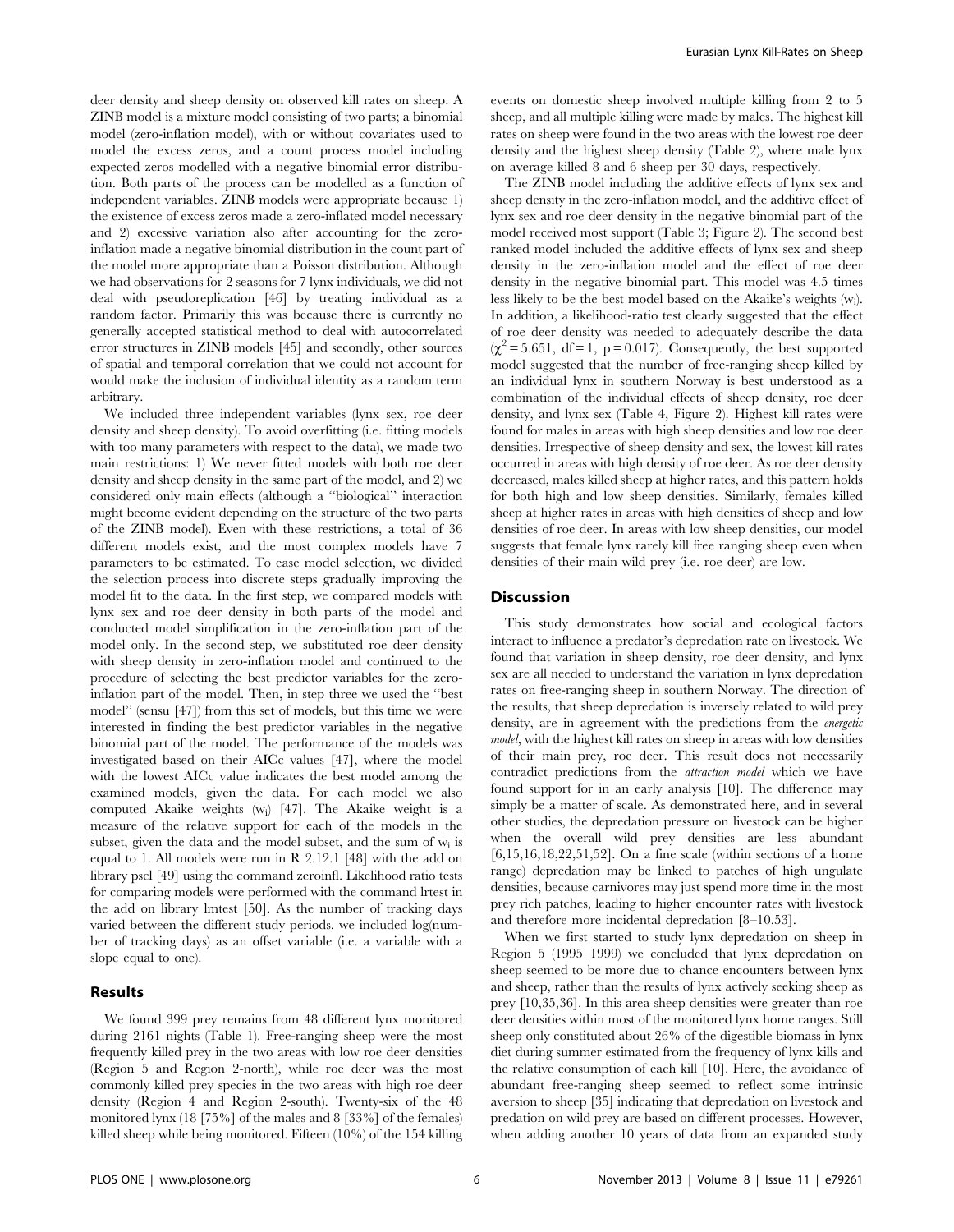area, the data suggest that lynx can switch from roe deer, to sheep depending on their relative abundance. In a multiple prey system, an opportunistic predator should respond to variations in prey densities by changing its relative use of prey [54]. Decreasing densities of prey are likely to result in decreased encounter rates and thus increased searching time. The diet shift observed in our study might be explained by changes in lynx-sheep encounter rates with changes in the relative abundance of roe deer and sheep. In our study, the estimated average lamb: roe deer density ratio inside lynx summer home ranges varied from 0.6:1 in the south to 4:1 in the northwest, and the northwestern area was the only area were sheep dominated the diet for both sexes.

In all our study areas male lynx killed sheep more frequently than females, given the same ecological settings. There is little comparable data on systematically sampled kill rates on livestock from a substantial sample of individual predators, but a few other studies of depredation by carnivores including leopard Panthera pardus, cougar Puma concolor, and black bear Ursus americanus, support this pattern of males killing more livestock than females [55–57]. The best comparable data comes from studies on coyotes Canis latrans, which have shown that most depredation is due to breeding adults and especially males [13,58,59]. However, telemetry studies of lynx in France, jaguars Panthera onca and grizzly bears Ursus arctos did not find any apparent effect of sex [7,60,61] on predation. The fact that male lynx killed sheep more frequently than females can partly be explained by the larger home ranges of males compared to females [42,62]. Males move faster and over larger areas, and thereby encounter sheep more often than females, but perhaps the most important sex difference is that males were responsible for all recorded cases of multiple killing in our study. Multiple killing of livestock is quite common among carnivores [4], and is typically associated with unusual environmental conditions that restrict the prey's ability to escape [63]. When faced with an abundant, vulnerable prey like sheep, there does not seem to be an adaptive reason why a lynx should limit killing, as the threat of injury is low [4]. The extent of multiple killing was disproportional to the greater energetic needs of males, and both sexes of lynx would tend to encounter sheep in the same setting, therefore these results probably reflect some intrinsic aspects of male behaviour, akin to their greater willingness to take risks [64].

# References

- 1. Linnell JDC, Swenson J, Andersen R (2001) Predators and people: conservation of large carnivores is possible at high human densities if management policy is favourable. Anim. Conserv. 4: 345–350.
- 2. Baker PJ, Boitani L, Harris S, Saunders G, White PCL (2008) Terrestrial carnivores and human food production: impact and management. Mamm Rev 38: 123–166.
- 3. Inskip C, Zimmermann A (2009) Review Human-felid conflict: a review of patterns and priorities worldwide. Oryx 43: 18–34.
- 4. Linnell JDC, Odden J, Smith ME, Aanes R, Swenson JE (1999) Large carnivores that kill livestock: do ''problem individuals'' really exist? Wild. Soc. Bull. 27: 698–705.
- 5. Zimmermann A, Baker N, Linnell JDC, Inskip C, Marchini S, et al. (2010) Contemporary views of human-carnivore conflicts on wild rangelands. In: Du Toit JT, Kock R, Deutsch J, editors. Wild rangelands - conserving wildlife while maintaining livestock in semi-arid ecosystems. UK: Blackwells. pp. 129–151.
- 6. Meriggi A, Lovari S (1996) A review of wolf predation in southern Europe: does the wolf prefer wild prey to livestock? J. Appl. Ecol. 33: 1561–1571.
- 7. Stahl P, Vandel JM, Herrenschmidt V, Migot P (2001) Predation on livestock by an expanding reintroduced lynx population: long term trend and spatial variability. J. Appl. Ecol. 38: 674–687.
- 8. Treves A, Naughton-Treves L, Harper EK, Mladenoff DJ, Rose RA, et al. (2004) Predicting carnivore-human conflict: a spatial model derived from 25 years of data on wolf predation on livestock. Conserv. Biol. 18: 114–125.
- 9. Moa PF, Herfindal I, Linnell JDC, Overskaug K, Kvam T, et al. (2006) Does the spatiotemporal distribution of livestock influence forage patch selection in Eurasian lynx? Wildlife Biol. 12: 63–70.

## Conclusions

This study confirmed our earlier findings [35] that a high proportion of lynx, especially males, will kill sheep at some stage as long as unguarded sheep are found at high densities throughout the natural habitats exploited by lynx. When depredation is not due to a few specific problem individuals, selective removal is impossible and lethal control will only reduce depredation if it reduces the overall number of lynx in the population [65]. Comparative studies of lynx from France and Sweden have shown that confining sheep in fenced fields or on alpine pastures (out of the forest) dramatically reduces depredation losses per lynx [7,53,66].

The present day Norwegian ex post facto compensation system creates widespread social conflicts because only a small fraction of the compensated sheep losses are documented through a formal examination of a carcass [38,67]. Combined with accurate lynx monitoring data, our findings on how lynx depredation rates vary with different factors can be used to evaluate current compensation levels based on empirical data, instead of a qualified guess of estimated losses by regional managers as it is today. This may be the first step towards a compensation system based on objective, accurate, and area specific estimation of sheep losses likely to be due to lynx. This would also facilitate transition to a risk based incentive system [26,68] as such systems are believed to encourage depredation prevention rather than damage documentation [69].

# Acknowledgments

We would like to thank the hundreds of people who have helped us in the field during the years of this study. The study was conducted within the frames of the Scandinavian Lynx Project, Scandlynx (http://scandlynx. nina.no/). Hege Berg Henriksen, Morten Odden and Jenny Mattisson provided valuable comments on the manuscript. Reidar Andersen initiated this study and provided guidance throughout the process.

# Author Contributions

Conceived and designed the experiments: JO JDCL. Performed the experiments: JO. Analyzed the data: JO EBN. Contributed reagents/ materials/analysis tools: JO JDCL EBN. Wrote the paper: JO JDCL EBN.

- 10. Odden J, Herfindal I, Linnell JDC, Andersen R (2008) Vulnerability of domestic sheep to lynx depredation in relation to roe deer density. J. Wildl. Manage. 72: 276–282.
- 11. Mech LD, Fritts SH, Paul WJ (1988) Relationship between winter severity and wolf depradations on domestic animals in Minnesota. Wildl. Soc. Bull. 16: 269– 979
- 12. Sacks BN, Neale JCC (2007) Coyote abundance, sheep predation, and wild prey correlates illuminate Mediterranean trophic dynamics. J. Wildl. Manage. 71: 2404–2411.
- 13. Sacks BN, Neale JCC (2002) Foraging strategy of a generalist predator towards a special prey: coyote predation on sheep. Ecol Appl 12: 299–306.
- 14. Sidorovich VE, Tikhomirova LL, Jedrzejewska B (2003) Wolf Canis lupus numbers, diet and damage to livestock in relation to hunting and ungulate abundance in northeastern Belarus during 1990–2000. Wildlife Biol. 9: 103– 111.
- 15. Pearson EW, Caroline M (1981) Predator control in relation to livestock losses in central Texas. J. Range Manage. 34: 435–441.
- 16. Cozza K, Fico R, Battistini ML, Rogers E (1996) The damage-conservation interface illustrated by predation on domestic livestock in central Italy. Biol. Conserv. 78: 329–336.
- 17. Stoddart LC, Griffiths RE, Knowlton FF (2001) Coyote responses to changing jackrabbit abundance affect sheep predation. J. Range Manage. 54: 15–20.
- 18. Patterson BD, Kasiki SM, Selempo E, Kays RW (2004) Livestock predation by lions (Panthera leo) and other carnivores on ranches neighboring Tsavo National Parks, Kenya. Biol. Conserv. 119: 507–516.